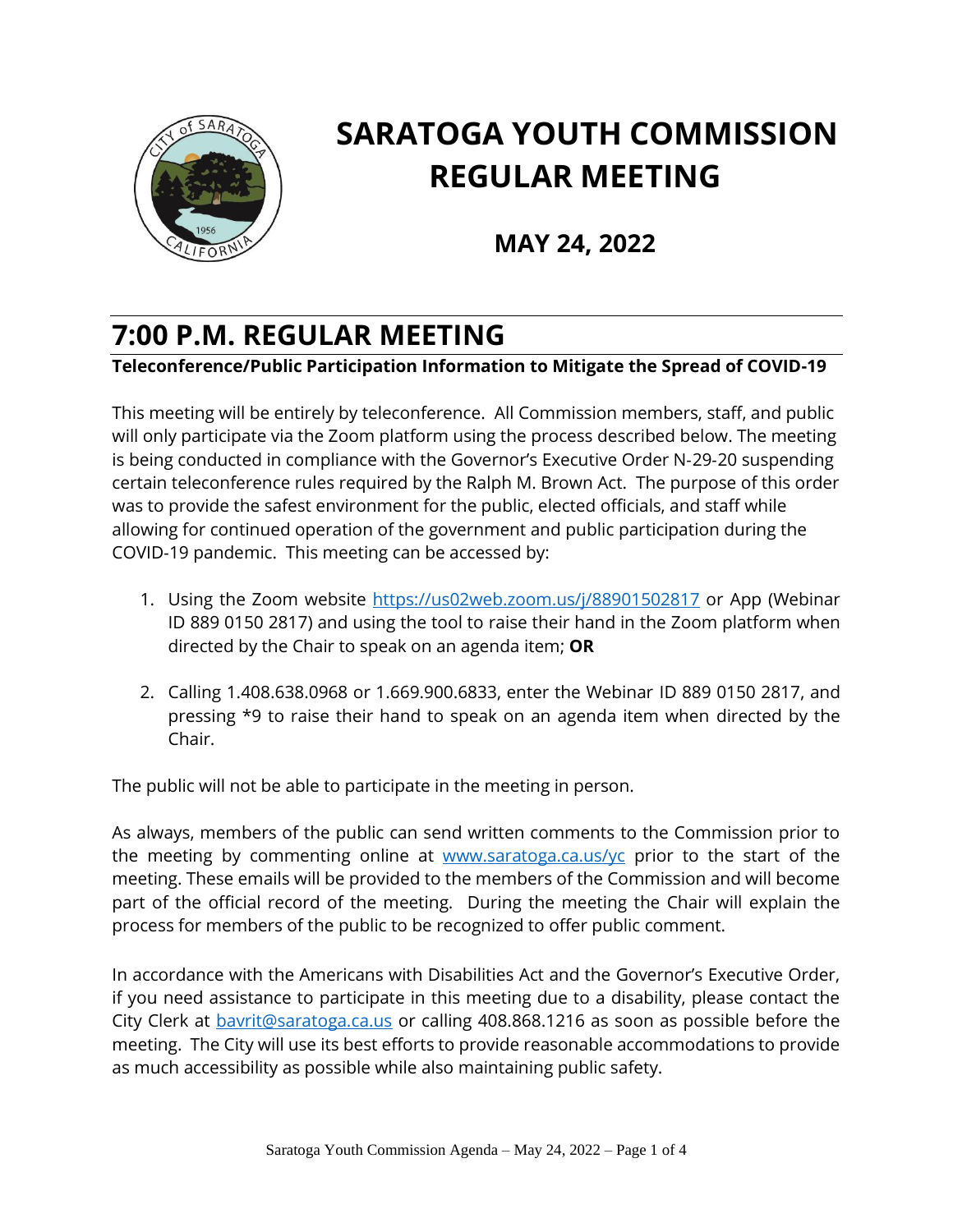# **ROLL CALL**

#### **REPORT ON POSTING OF THE AGENDA**

*The agenda for this meeting was properly posted on May 20, 2022.*

#### **ORAL COMMUNICATIONS ON NON-AGENDIZED ITEMS**

*Any member of the public may address the Youth Commission for up to three (3) minutes on matters not on the Agenda. The law generally prohibits the Youth Commission from discussing or taking action on such items. However, the Youth Commission can schedule the item for discussion at a future meeting.* 

#### **AGENDA ITEMS:**

- 1. Youth Commission Minutes **Recommended Action:** Review and approve the minutes from the April 10, 2022 Special Meeting. [Draft Minutes](https://legistarweb-production.s3.amazonaws.com/uploads/attachment/attachment/1391362/2022_05_10_MINUTES_Special_Meeting.pdf)
- 2. Recap South Bay Fun Fest

#### **Recommended Action:**

Share feedback on what went well, scheduling of shifts & accountability, and what can be improved in the future.

3. Saratoga Speaks Subcommittee Report

#### **Recommended Action:**

Receive verbal report from the subcommittee as we wrap up the school year with the remaining episodes of Saratoga Speaks. Discuss any important dates and deadlines.

4. Interactive Activities Subcommittee Report

#### **Recommended Action:**

Review and approve the recommendation provided by the subcommittee for an emergency preparedness kit that can be assembled by the subcommittee and given to staff to hold until they can be distributed by the City at a later date.

#### 5. Stormwater Pollution Prevention Project

# **Recommended Action:**

Review outline for a new project direction for youth to submit artwork. Recommendation will be provided by the subcommittee for next school year with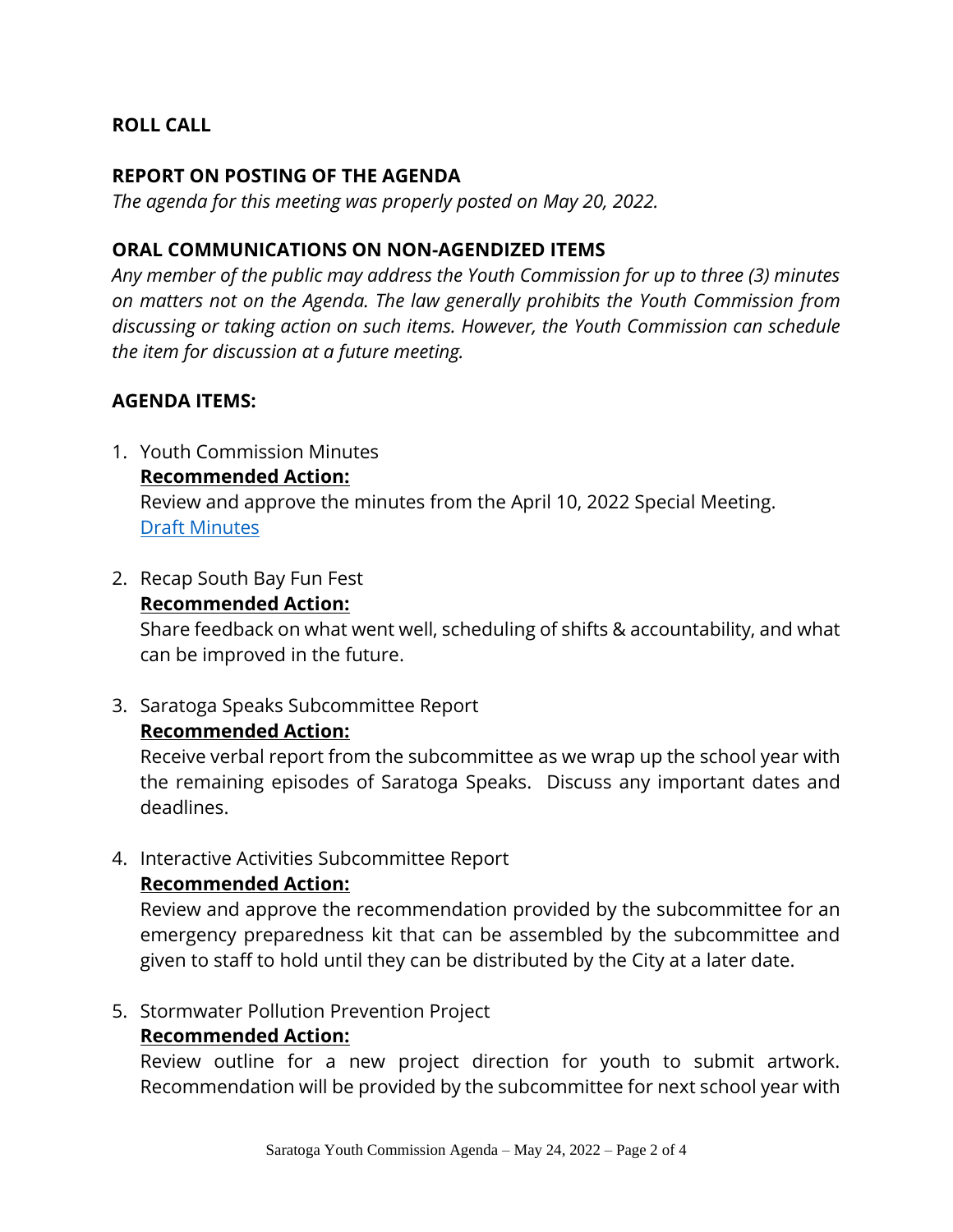submissions relative to stormwater pollution prevention. Provide staff with an estimate on time spent on research during the months of February – May 2022.

#### 6. Make it to Muko!

## **Recommended Action:**

Receive progress update from the subcommittee and discuss days for participants to pick up their pins in early June. [Make it to Muko Event Flyer](https://legistarweb-production.s3.amazonaws.com/uploads/attachment/pdf/1391350/MITM_Flyer_.pdf)

7. Presentation of 2021-2022 Youth Commission Work Plan

# **Recommended Action:**

Review and rehearse the Youth Commission's end of the year presentation that will be given to the City Council on June 1, 2022.

8. End of the Year Special Meeting & Celebration

# **Recommended Action:**

Discuss options and schedule the Special Meeting in June before the Commission Recognition Dinner and the Commission's end of the year celebration. Provide staff with any ideas or alternatives.

# 9. Future Agenda Items

# **Recommended Action:**

Review the agenda planner for upcoming important dates. [Youth Commission Agenda Planner](https://legistarweb-production.s3.amazonaws.com/uploads/attachment/attachment/1391348/2022_05_24_YC_Agenda_Planner.pdf)

# **ADJOURNMENT**

# **CERTIFICATE OF POSTING OF THE AGENDA, DISTRIBUTION OF THE AGENDA PACKET, COMPLIANCE WITH AMERICANS WITH DISABILITIES ACT**

*I, Kayla Nakamoto, Administrative Analyst for the City of Saratoga, declare that the foregoing agenda for the meeting of the Youth Commission was posted and available for review on May 20, 2022 at the City of Saratoga, 13777 Fruitvale Avenue, Saratoga, California and on the City's website at [www.saratoga.ca.us.](https://protect-us.mimecast.com/s/bAn5CrkEm2FxLjQS7J9kT?domain=saratoga.ca.us)* 

*Signed this 20th day of May 2022 at Saratoga, California.* 

*Kayla Nakamoto, Administrative Analyst*